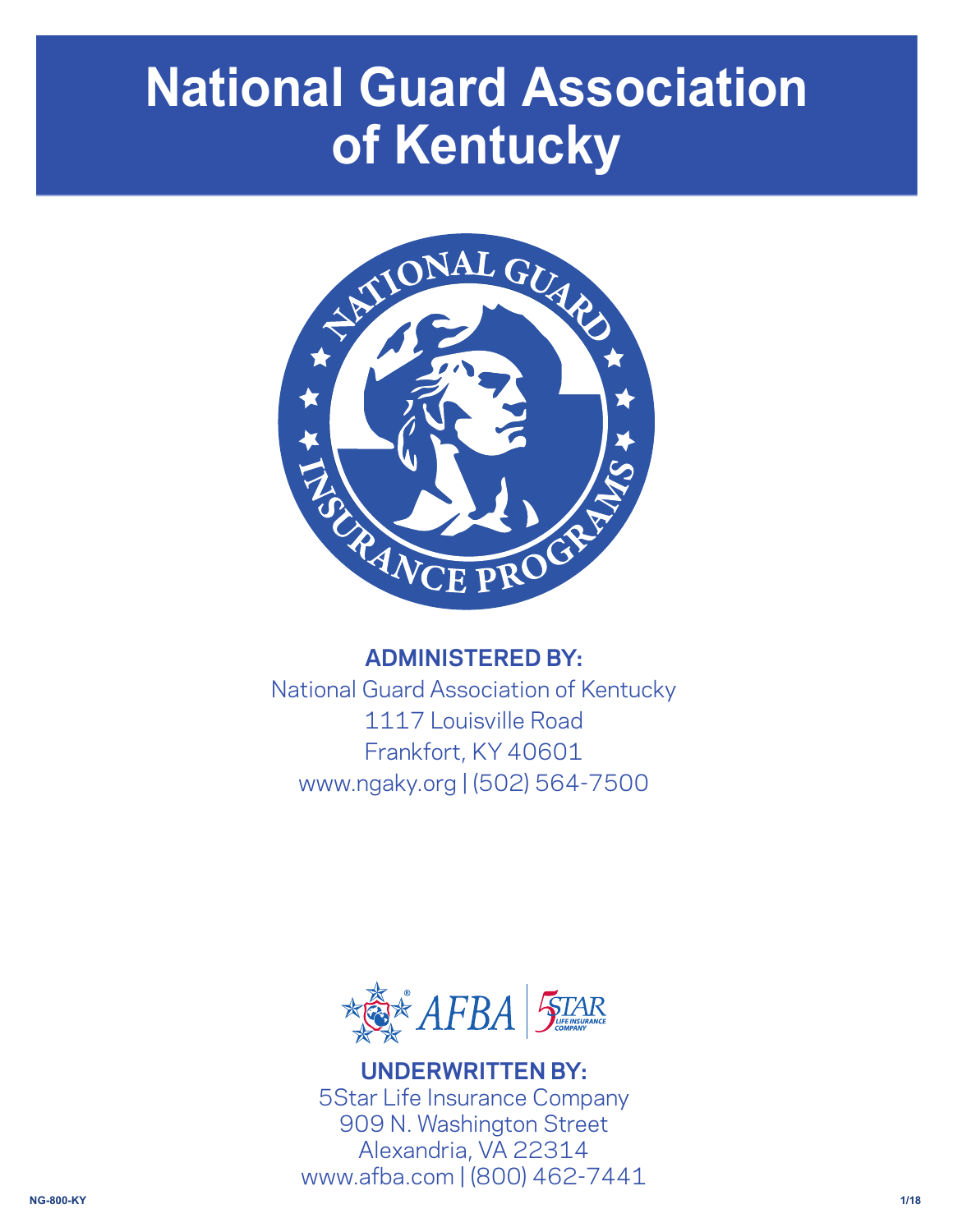# *NOW AVAILABLE UP TO \$50,000*

# **BASIC LIFE INSURANCE BENEFIT: \$1,000 NON-CONTRIBUTORY**

# **OPTIONAL LIFE INSURANCE BENEFITS: \$5,000-\$50,000**

#### INDIVIDUAL CERTIFICATES

Each member enrolled will receive a certificate giving a complete statement of the benefits as outlined.

#### MONTHLY PREMIUMS (Guard Member)

| <b>COVERAGE</b> | <b>PREMIUM</b> |
|-----------------|----------------|
| \$5,000         | \$2.00         |
| \$10,000        | \$3.66         |
| \$15,000        | \$5.33         |
| \$20,000        | \$7.00         |
| \$25,000        | \$8.67         |
| \$30,000        | \$10.34        |
| \$35,000        | \$12.00        |
| \$40,000        | \$13.67        |
| \$45,000        | \$15.34        |
| \$50,000        | \$17.00        |

#### LIFE INSURANCE FOR DEPENDENTS

**Spouse** \$2,000 .......\$5,000....... \$10,000

| <b>Spouse</b> | \$2,000  \$5,000 |
|---------------|------------------|
|               |                  |

#### **Children**

| Birth to 6 months  | \$400\$1,000 \$2,000                            |
|--------------------|-------------------------------------------------|
|                    | 6 months to 2 years \$800  \$2,000  \$4,000     |
| 2 years to 3 years | \$1,600  \$4,000   \$8,000                      |
|                    | 3 years to 21 years* \$2,000  \$5,000  \$10,000 |

\*Remains in effect to age 25 if Dependent is Full-Time Student

#### DEPENDENT INSURANCE (Includes Spouse) Cannot exceed 50% of Member's coverage

| <b>COVERAGE</b> | <b>PREMIUM</b> |
|-----------------|----------------|
| \$2,000         | \$1,33         |
| \$5,000         | \$3.33         |
| \$10,000        | \$6.66         |

### SPOUSE INSURANCE

#### Cannot exceed Member's coverage

| <b>COVERAGE</b> | <b>PREMIUM</b> |
|-----------------|----------------|
| \$5,000         | \$2.00         |
| \$10,000        | \$3.66         |
| \$15,000        | \$5.33         |
| \$20,000        | \$7.00         |
| \$25,000        | \$8.67         |

#### LIFE INSURANCE BENEFITS

- \$1,000, \$5,000, \$10,000, \$15,000, \$20,000, \$25,000, \$30,000, \$35,000, \$40,000, \$45,000 or \$50,000
- Life insurance payable in event of death from any cause
- Coverage is twenty-four hours a day, 365 days a year
- No War Clause
- No Aviation Exclusion
- No Hazardous Duty or Civilian Occupation Restriction
- Full Conversion privilege upon termination regardless of health

#### **BENEFICIARY**

Benefits will be paid to the member's named beneficiary in a lump-sum payment. If no beneficiary is living at the time of death of the insured member, the amount shall be paid to the duly qualified executors or administrators of the member's estate.

#### EXTENSION OF DEATH BENEFITS

We will pay life insurance benefits if an insured meets all of the following conditions:

- 1. becomes totally disabled before age 60;
- 2. remains totally disabled until death;
- 3. dies before reaching age 60; and
- 4. dies within one year after Life Insurance premiums were last paid

#### INDIVIDUAL TERMINATION

Insurance Coverage will terminate the date the policy or section of the policy under which coverage is offered ends, or the last day of the month for which premiums have been paid (subject to the Grace Period).

This Coverage may be continued after leaving the National Guard until age 65.

The Insurance Coverage elected will remain level until age 60. When the Insured attains age 60 (Guard Member, Spouse or Dependent), the benefits will be reduced by 50% and the premium will remain the same. All optional coverages expire on the last day of the month in which the member attains age 65.

#### CONVERSION PRIVILEGE

If life insurance ceases because of termination of membership in the classes eligible for insurance under this program or separation from the National Guard, coverage may be converted to an individual policy. See your certificate for details and requirements.

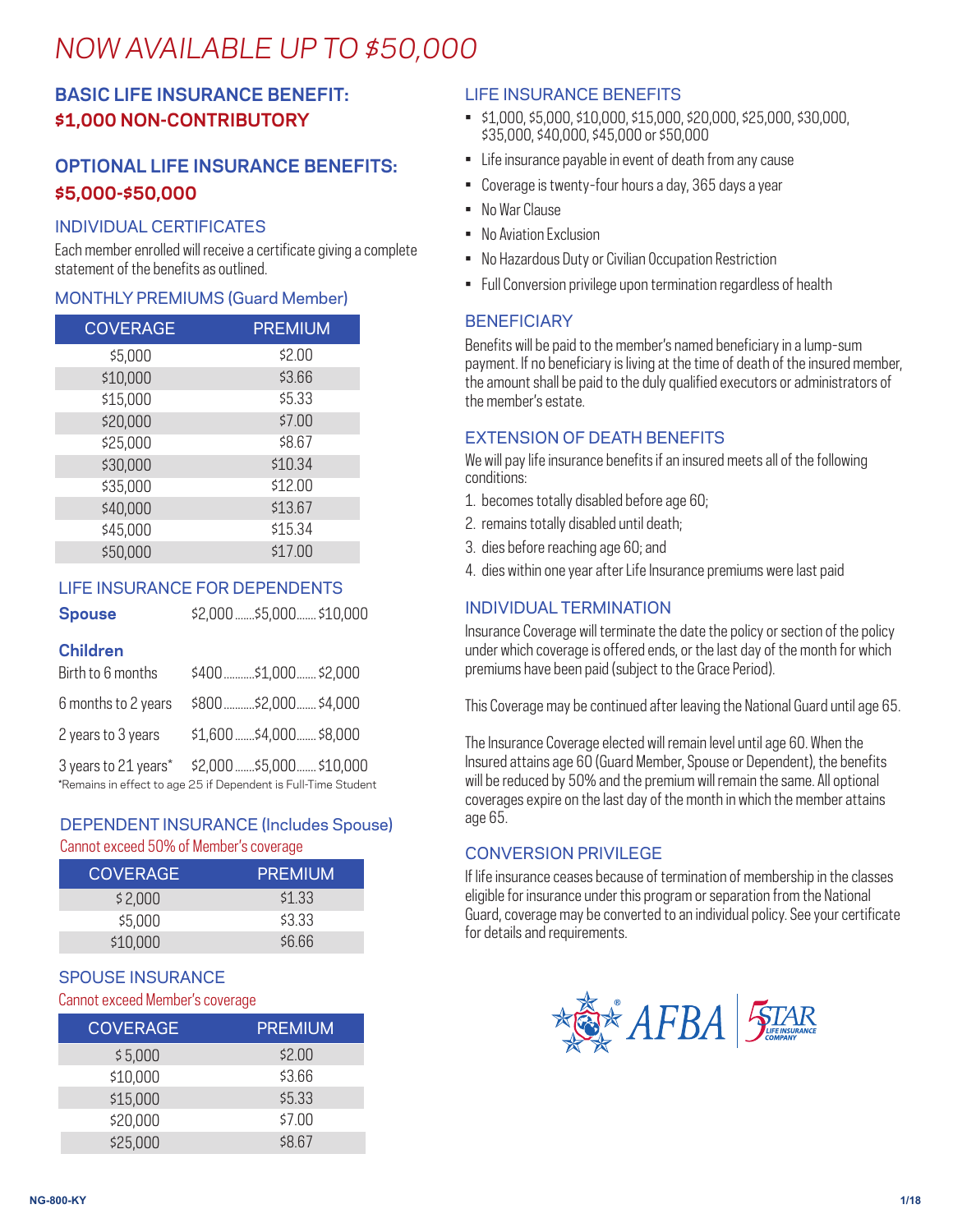| <b>State Sponsored Life Insurance (SSLI) Survivor Benefit</b> |
|---------------------------------------------------------------|
|                                                               |

**Enrollment Form**

**Offered through AFBA Multi-Association**

**Group Insurance Alliance Trust**

Coverage Effective Date

Cert Number

Office Use Only:

**Association Information**

## **Association Name** \_\_\_\_\_\_\_\_\_\_\_\_\_\_\_\_\_\_\_\_\_\_\_\_\_\_\_\_\_\_\_\_\_\_\_\_\_\_\_\_\_\_\_\_\_\_\_\_\_\_\_\_\_\_\_\_\_\_\_\_\_\_\_\_\_\_\_\_\_\_\_\_\_\_\_\_\_\_\_\_\_\_\_\_\_\_\_\_\_\_\_\_\_\_\_\_\_\_\_\_ **National Guard Association of Kentucky**

|                                                                                    |                         | <b>Guard Member Information</b>       |                  |                                                                                                                                                                                                                                                                                                                                                                     |              |                           |
|------------------------------------------------------------------------------------|-------------------------|---------------------------------------|------------------|---------------------------------------------------------------------------------------------------------------------------------------------------------------------------------------------------------------------------------------------------------------------------------------------------------------------------------------------------------------------|--------------|---------------------------|
|                                                                                    |                         |                                       | Rank <b>Rank</b> |                                                                                                                                                                                                                                                                                                                                                                     |              |                           |
|                                                                                    | Height ft in            | Weight lbs                            |                  |                                                                                                                                                                                                                                                                                                                                                                     |              |                           |
| $\Box$ Male $\Box$ Female                                                          | □ Married □ Not-Married |                                       |                  |                                                                                                                                                                                                                                                                                                                                                                     |              |                           |
|                                                                                    | Street                  | $\overline{City}$                     |                  | <b>State</b>                                                                                                                                                                                                                                                                                                                                                        |              | Zip                       |
|                                                                                    |                         |                                       |                  |                                                                                                                                                                                                                                                                                                                                                                     |              |                           |
|                                                                                    |                         |                                       |                  |                                                                                                                                                                                                                                                                                                                                                                     |              |                           |
| As applicant, I designate beneficiary(ies) to receive benefits as indicated below. | First Name              |                                       | SSN              |                                                                                                                                                                                                                                                                                                                                                                     | Relationship | <b>DOB</b>                |
|                                                                                    |                         | <b>Optional Dependent Information</b> |                  |                                                                                                                                                                                                                                                                                                                                                                     |              |                           |
|                                                                                    |                         |                                       | □ Male □ Female  |                                                                                                                                                                                                                                                                                                                                                                     |              |                           |
|                                                                                    | Height ft in Weight     | lbs                                   |                  |                                                                                                                                                                                                                                                                                                                                                                     |              |                           |
| Number of Children (List all children under age 21, or 25 if a full-time student.) |                         |                                       |                  |                                                                                                                                                                                                                                                                                                                                                                     |              |                           |
|                                                                                    |                         |                                       |                  | $\begin{picture}(20,10) \put(0,0){\vector(1,0){100}} \put(15,0){\vector(1,0){100}} \put(15,0){\vector(1,0){100}} \put(15,0){\vector(1,0){100}} \put(15,0){\vector(1,0){100}} \put(15,0){\vector(1,0){100}} \put(15,0){\vector(1,0){100}} \put(15,0){\vector(1,0){100}} \put(15,0){\vector(1,0){100}} \put(15,0){\vector(1,0){100}} \put(15,0){\vector(1,0){100}} \$ |              | $\Box$ Male $\Box$ Female |
|                                                                                    |                         |                                       |                  | DOB _____________________                                                                                                                                                                                                                                                                                                                                           |              | □ Male □ Female           |
|                                                                                    |                         |                                       |                  |                                                                                                                                                                                                                                                                                                                                                                     |              | □ Male □ Female           |
|                                                                                    |                         |                                       |                  | DOB ________________________                                                                                                                                                                                                                                                                                                                                        |              | □ Male □ Female           |
|                                                                                    |                         | <b>Coverage</b>                       |                  |                                                                                                                                                                                                                                                                                                                                                                     |              |                           |
| This application is requested for: $\Box$ New Enrollment                           |                         | $\Box$ Change                         |                  |                                                                                                                                                                                                                                                                                                                                                                     |              |                           |

| <b>Guard Member - Coverage (monthly contributions)   Spouse</b> |           |                    |           | Dependent(s)       |          |                    |           |  |
|-----------------------------------------------------------------|-----------|--------------------|-----------|--------------------|----------|--------------------|-----------|--|
| $\square$ \$5,000                                               | (\$2.00)  | $\square$ \$30,000 | (\$10.34) | $\square$ \$5,000  | (\$2.00) | $\square$ \$2,000  | (\$1.33)  |  |
| l ⊡ \$10.000                                                    | ( \$3.66) | $\square$ \$35,000 | (\$12.00) | $\square$ \$10.000 | (\$3.66) | 000.55 ⊟           | (\$3.33)  |  |
| l □ \$15,000                                                    | (\$5.33)  | $\square$ \$40,000 | (\$13.67) | $\square$ \$15,000 | (\$5.33) | $\square$ \$10,000 | ( \$6.66) |  |
| □ \$20,000                                                      | (\$7.00)  | $\square$ \$45,000 | (\$15.34) | $\square$ \$20,000 | (\$7.00) |                    |           |  |
| $\Box$ \$25,000                                                 | (\$8.67)  | $\square$ \$50,000 | (\$17.00) | 00,25,000          | (\$8.67) |                    |           |  |

**Benefits Underwritten by 5Star Life Insurance Company (a Lincoln, Nebraska company)**

Admin. Office: 1117 Louisville Road, Frankfort, KY 40601 1-502-564-7500 • www.ngaky.org

**Continued on back.**

**KY**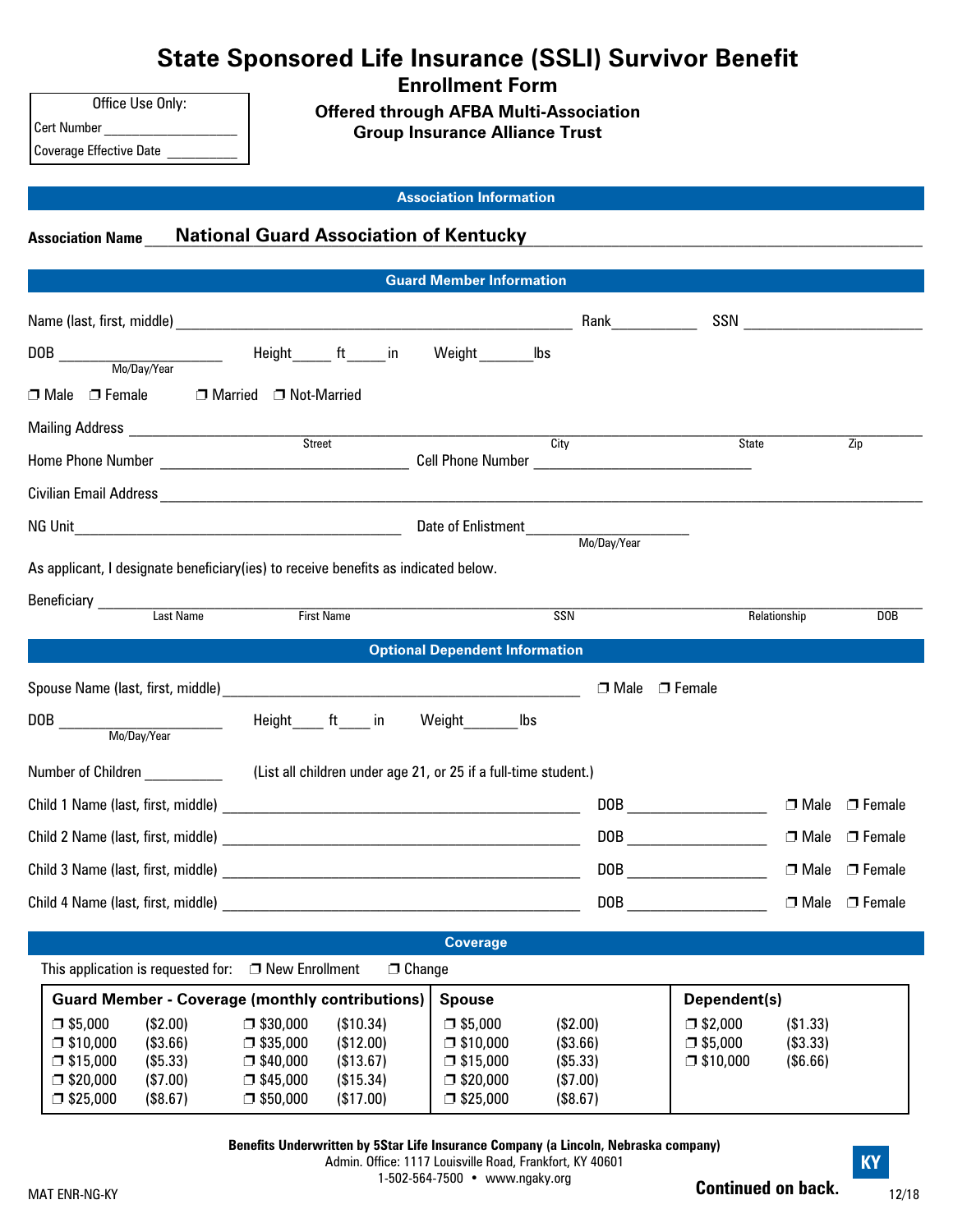**Benefits Underwritten by 5Star Life Insurance Company (a Lincoln, Nebraska company)**

Admin. Office: 1117 Louisville Road, Frankfort, KY 40601

1-502-564-7500 • www.ngaky.org

| <b>Statement of Health</b>                                                                                                                                                                                                                                                                                                                                                                  |        |                  |
|---------------------------------------------------------------------------------------------------------------------------------------------------------------------------------------------------------------------------------------------------------------------------------------------------------------------------------------------------------------------------------------------|--------|------------------|
| Answer each question TO THE BEST OF YOUR KNOWLEDGE AND BELIEF. Circle the specific condition and give full details to any "yes"<br>answers on a separate 8 $1/2$ x 11 piece of paper (include name, DOB, and question $#$ the answer refers to).                                                                                                                                            | Member |                  |
| I. In the past 10 years, has any Applicant:                                                                                                                                                                                                                                                                                                                                                 | Yes No | Spouse<br>Yes No |
|                                                                                                                                                                                                                                                                                                                                                                                             |        | $\Box$<br>□      |
| B. Been diagnosed, advised, or treated by a physician or health advisor for the listed conditions: Heart attack, coronary artery<br>disease, or any heart disorder, stroke, high blood pressure, blood or circulatory disorder, diabetes, cancer, tumor, chronic<br>obstructive pulmonary disease (COPD) or any lung or respiratory disorder, liver disorder, alcohol or drug abuse, kidney |        | ⊓<br>$\Box$      |
| II. In the past 5 years, has any Applicant been admitted or confined to any hospital or medical treatment facility or consulted a<br>physician or health advisor for any disease not listed above, or been advised to have any surgical operation or diagnostic                                                                                                                             | O      | П                |
| III. Has any Applicant ever been diagnosed or treated by a physician or tested positive for Human Immunodeficiency Virus (HIV),                                                                                                                                                                                                                                                             |        |                  |
| IV. For each Applicant list any prescribed medication taken regularly or frequently:                                                                                                                                                                                                                                                                                                        |        |                  |

#### **Conditions Relating to This Enrollment Form**

**Eligibility:** I am eligible to apply for this benefit as a Guard Member per the Master Group Policy.

**Agreement: I, as Guard Member, have the appropriate knowledge to answer the health questions for my spouse.** I represent that all statements and answers in this enrollment form are complete, true and correctly recorded **TO THE BEST OF MY KNOWLEDGE AND BELIEF**. I agree that: 1) upon approval of this enrollment form by 5Star Life Insurance Company, it and the Certificate of insurance coverage issued to fund my benefit will describe the benefits and terms of coverage provided under the Master Group policy; and 2) if within 180 days of receipt of all required documentation this enrollment form is not approved, it will become void and any contributions paid will be refunded; I will be so notified.

**Authorization:** I authorize 5 Star Life Insurance Company to collect medical information or investigation reports about proposed insureds named in this application. I authorize those with such information or reports to release them to 5 Star Life. I give 5Star Life permission to send such information or reports to its reinsurers, any Insurance Representative who solicited the application, and any third parties who administer the policies issued by 5Star Life. I authorize MIB, Inc. ("MIB") and any MIB member insurer, to provide any medical or personal information that it has about me to 5Star Life, its reinsurer or any MIB-authorized third party administrator performing underwriting services on 5Star Life's behalf. I also authorize 5Star Life, its reinsurer or authorized third-party administrator, to make a brief report of my personal health information to MIB. This authorization shall remain in effect for the time limit, if any, permitted by applicable law in the state where the policy is delivered or issued for delivery, but in no event more than 24 months from the date I sign below.

**Acknowledgement:** I acknowledge that I am, or my authorized representative is, entitled to receive a copy of this authorization upon request. Signature must be personal.

| Sign | Member's<br>Signature        | Date |
|------|------------------------------|------|
|      | Here Signed at (City, State) |      |

**WARNING:** Any person who knowingly and with intent to defraud any insurance company or other person files an application for insurance containing any materially false information or conceals, for the purpose of misleading, information concerning any fact material thereto commits a fraudulent insurance act, which is a crime.